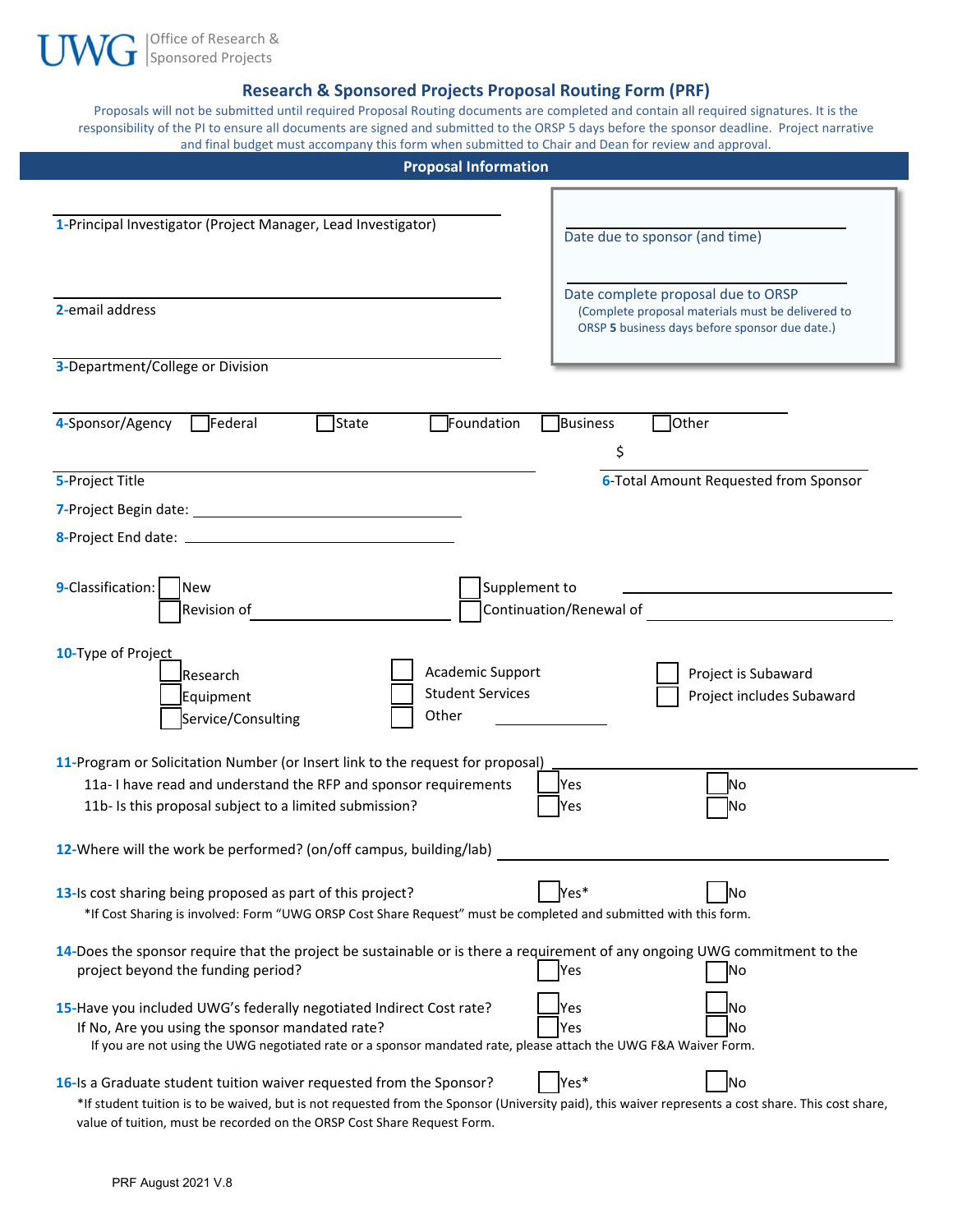#### **Personnel Information**

17-The PI should complete this section with his/her own information. All key personnel and any personnel who will be paid from sponsor funds (or university funds to work on this project‐Cost Share) should be listed under the "Additional Personnel" section of this Form. Please have all Co‐PIs/key personel complete the Co‐PI/Project Personnel Form.

|         | YEAR <sub>1</sub> |                |                 | <b>YEAR 2</b>  |              |                                                                          |                                 |                |
|---------|-------------------|----------------|-----------------|----------------|--------------|--------------------------------------------------------------------------|---------------------------------|----------------|
|         | Sponsor paid      | Sponsor paid   | UWG paid        | UWG paid       | Sponsor paid | Sponsor paid                                                             | UWG paid                        | UWG paid       |
|         | % effort          | project salary | % effort        | project salary | % effort     | project salary                                                           | % effort                        | project salary |
| Fall    |                   |                |                 |                |              |                                                                          |                                 |                |
| Spring  |                   |                |                 |                |              |                                                                          |                                 |                |
| Summer* |                   |                |                 |                |              |                                                                          |                                 |                |
| Total   |                   |                |                 |                |              |                                                                          |                                 |                |
|         | YEAR <sub>3</sub> |                |                 |                | YEAR 4       |                                                                          |                                 |                |
|         | Sponsor paid      | Sponsor paid   | <b>UWG paid</b> | UWG paid       | Sponsor paid | Sponsor paid                                                             | UWG paid                        | UWG paid       |
|         | % effort          | project salary | % effort        | project salary | % effort     | project salary                                                           | % effort                        | project salary |
| Fall    |                   |                |                 |                |              |                                                                          |                                 |                |
| Spring  |                   |                |                 |                |              |                                                                          |                                 |                |
| Summer* |                   |                |                 |                |              |                                                                          |                                 |                |
| Total   |                   |                |                 |                |              |                                                                          |                                 |                |
|         | <b>YEAR 5</b>     |                |                 |                |              | Account to pay UWG portion of salary:                                    |                                 |                |
|         | Sponsor paid      | Sponsor paid   | UWG paid        | UWG paid       | $18-$        |                                                                          |                                 |                |
|         | % effort          | project salary | % effort        | project salary |              |                                                                          |                                 |                |
| Fall    |                   |                |                 |                |              | The authorized approver for the UWG Department Account paying            | project salary must sign below. |                |
| Spring  |                   |                |                 |                |              |                                                                          |                                 |                |
| Summer* |                   |                |                 |                | Signature:   | Project salary not paid by the sponsor constitutes a Cost Share and must |                                 |                |
| Total   |                   |                |                 |                |              | also be recorded on the UWG Cost Share Request and attached to this PRF. |                                 |                |

| <b>Compliance Information</b>                                                                                                                                                                                                                                                                                                       |                                                        |                                                                                                                                                                                                           |  |
|-------------------------------------------------------------------------------------------------------------------------------------------------------------------------------------------------------------------------------------------------------------------------------------------------------------------------------------|--------------------------------------------------------|-----------------------------------------------------------------------------------------------------------------------------------------------------------------------------------------------------------|--|
| 19-Please complete the Compliance Information:                                                                                                                                                                                                                                                                                      |                                                        |                                                                                                                                                                                                           |  |
| I have read and understand the UWG Financial Conflict of Interest<br>Policy<br>I have completed FCOI training and submitted a Significant Financial<br>Interest Form<br>I have a Financial Conflict of Interest<br>Does this project involve the use of Human Subjects?<br>Does this project involve the use of Vertebrate Animals? | <b>IYes</b><br><b>IYes</b><br>Yes<br>Yes<br><b>Yes</b> | <b>No</b><br>These items must be verified<br>by the University Research<br><b>No</b><br>Compliance Officer before<br>the grant/proposal can be<br>submitted.<br>lNo<br>$*$ IRB#<br>INo.<br>*IACUC#<br>No. |  |
| Does this project involve Hazardous Waste?                                                                                                                                                                                                                                                                                          | <b>Yes</b>                                             | N <sub>o</sub>                                                                                                                                                                                            |  |
| (if yes, must have Risk Management approval on signature page)<br>Does this project involve recombinant DNA or radioactive substances?<br>Does this project involve capital improvements or space renovation?<br>Will this project involve the export of information or material to                                                 | <b>IYes</b><br><b>IYes</b><br><b>Yes</b>               | <u>l</u> No<br>lNo<br>lNo                                                                                                                                                                                 |  |
| another country (ITAR/EAR)?<br>Are university housing or continuing education services involved?<br>Is an external evaluator required?<br>If so, has the external evaluator been included in the budget?<br>Have accurate cost information for items < \$1,000?                                                                     | <b>IYes</b><br>lYes<br><b>Yes</b><br>lYes              | No.<br>N <sub>0</sub><br>lNo<br>N/A<br>No                                                                                                                                                                 |  |
| Have accurate quotes for items >\$10,000?                                                                                                                                                                                                                                                                                           | Yes                                                    | lNo<br>N/A                                                                                                                                                                                                |  |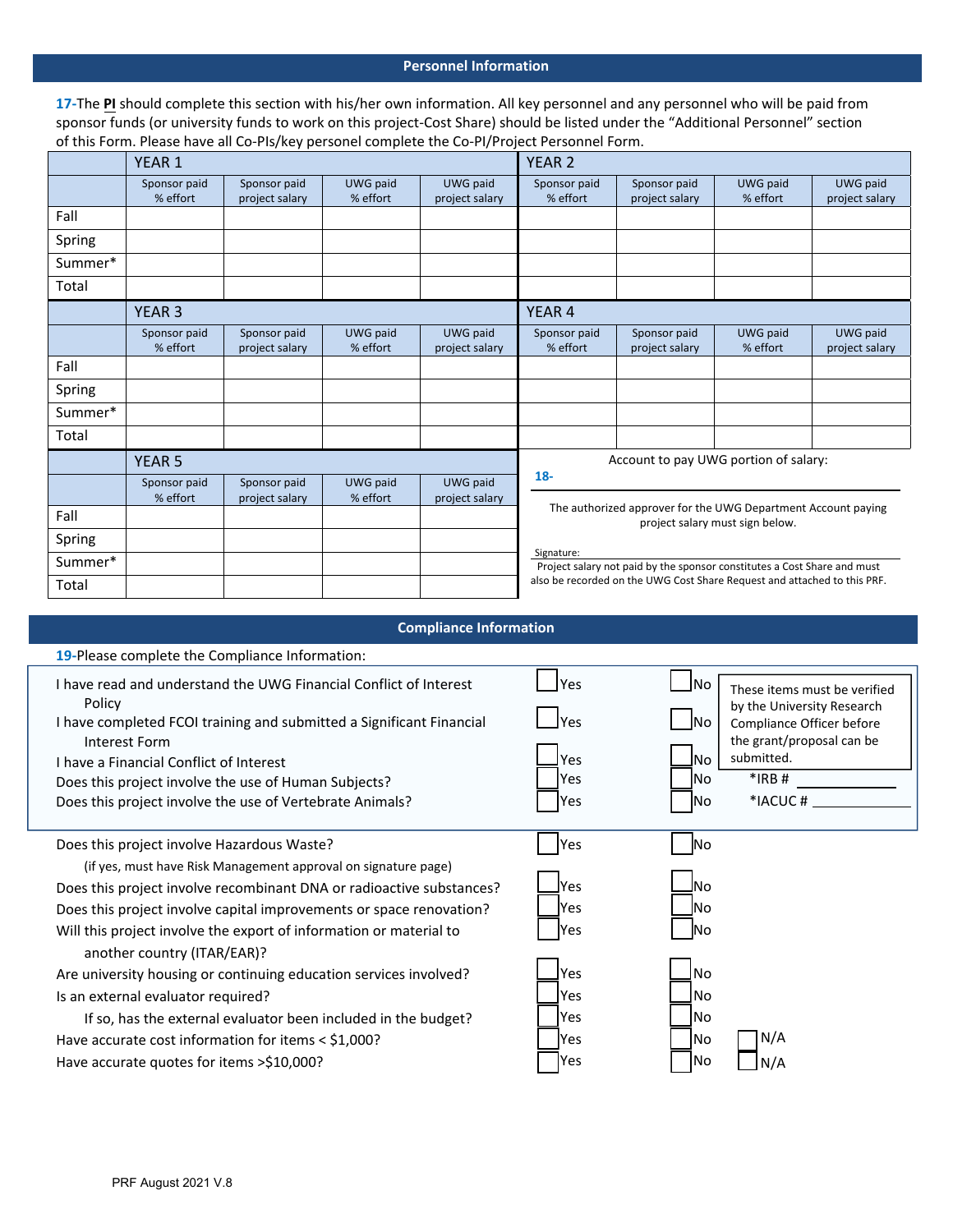|  | <b>Additional Personnel Information</b> |
|--|-----------------------------------------|
|  |                                         |

**20‐**Please list all additional personnel without whom this project could not reasonably be completed. (Please attach additional sheets if necessary). Each Co-PI or UWG faculty/staff paid on this project should complete a "Co-PI/ Project Personnel Form" and it should be attached to and submitted with this PRF for submission to ORSP.

| Name | Role/Title | Source of funding:<br>"Sponsor" or "Cost Share" | # of persons in<br>this role |
|------|------------|-------------------------------------------------|------------------------------|
|      |            |                                                 |                              |
|      |            |                                                 |                              |
|      |            |                                                 |                              |
|      |            |                                                 |                              |
|      |            |                                                 |                              |
|      |            |                                                 |                              |

Please list "graduate student" or "undergraduate" if exact person has not been identified. (If multiple students, please list the approximate number of students involved.)

#### **Signatures**

21-By signing and submitting this proposal, I certify that: (1) the information submitted within the application is true, complete, and accurate to the best of my knowledge; (2) any false, fictitious or fraudulent statements or claims may subject me to criminal, civil, or administrative penalties; (3) I agree to accept responsibility for the scientific conduct of the project and provide the required progress reports; and (4) I agree to accept the obligation to comply with award terms and conditions and University's policies and procedures if an award is made as a result of this application.

#### **Department Chair/Supervisor and Dean/Designee should not sign form unless it is accompanied by a project narrative and budget.**

| PI Signature                                          | Name (printed) | Date |
|-------------------------------------------------------|----------------|------|
| Dept. Chair/Supervisor (if not Academic Affairs)      | Name (printed) | Date |
| Dean/Designee                                         | Name (printed) | Date |
| HRM - Acknowledgement of inclusion of hazardous waste |                | Date |
| Vice President for Innovation & Research              |                | Date |

| ORSP Use Only                   |                                                      |  |
|---------------------------------|------------------------------------------------------|--|
| All documents received in ORSP: |                                                      |  |
|                                 | Subaward Commitment Form, sub-budget, SOW,           |  |
| Basis for Salary verified,      | sub-biosketches included: which is a set of the sub- |  |
|                                 |                                                      |  |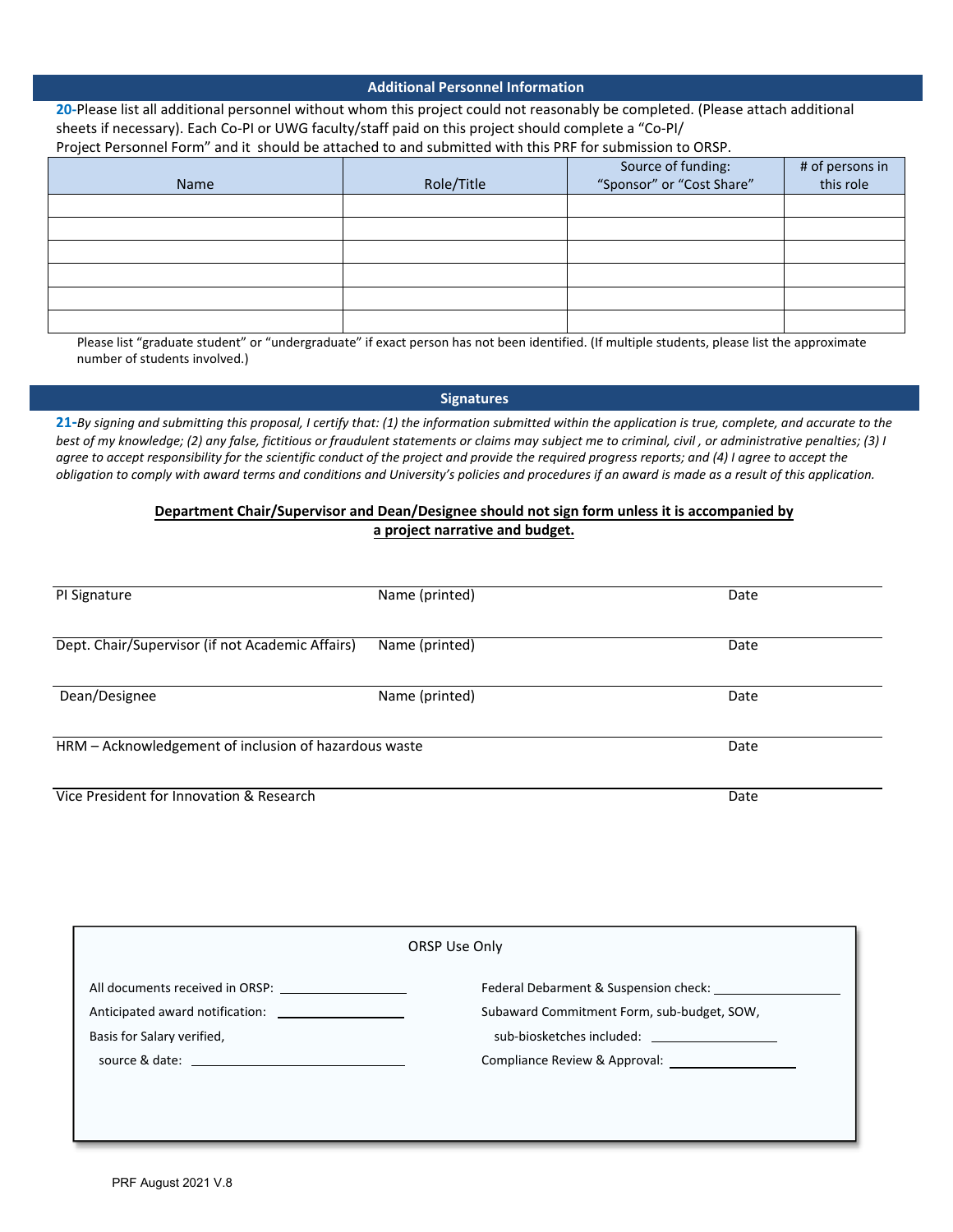## **Part I: Proposal Information**

**1 ‐ 3.** The PI is the primary point of contact for matters pertaining to your proposal – fill in your name, e‐mail, Department/College (or Division). If you are collaborating with one or more Co-PIs, they each must fill out the Co-PI/Project Personnel form on the ORSP Pre‐Award Proposal Routing Forms page.

**4.** Sponsor/Agency ‐ in addition to the agency name; please indicate whether they are a **Federal** agency, **State** agency, **Foundation**, **Business,** or **Other** agency that does not fit the previous categories .

**5.** Proposal title/Title of the Project

**6.** The total amount (Direct + F&A) you are requesting from the Sponsor

**7 – 8.** The date you would like to start your project and the date by which you plan to have project completed.

**9.** Classification: indicate whether this project is:

**New:** this is the first time this proposal will be submitted to the funding agency listed in *step 4.*

- **Pre‐Proposal (Letter of Intent)**: a letter or document that describes the Principal Investigators intention submit a grant proposal to the funding agency.
- **Revision of:** Revision of proposal previously submitted to sponsor or changes in budget or scope of work as required by sponsor.
- **Supplement to**: a notification that additional money has been awarded to an existing grant. Please include the grant number.

**Continuation/Renewal of:** Competing renewal or competing continuation of a previously awarded project.

**10.** Project type – is this **research, equipment, service/consulting, academic support, student services,** or some **other** type not listed (please describe in space provided)?

**11.** Provide the program name, solicitation number, and a link to the Request For Proposal (RFP). Also indicate whether you have fully reviewed and understand the RFP, and whether or not it is a limited submission (e.g. only two proposals per university may be submitted during a funding cycle).

**12.** Indicate where the majority of work proposed in the project will be performed.

**13.** Indicate if **Cost Share** is proposed or required as part of this project. All proposed cost sharing must be included on the Cost Share form and submitted with this PRF.

**14.** Some sponsors require that the project to be funded continue beyond the sponsor funding. This may include a requirement of personnel time or programs/projects be conducted on a continuing basis after sponsor funding has stopped. Please review the RFP carefully for any commitments required over and above what the sponsor will pay during the project dates.

**15.** Indicate whether or not Facilities and Administrative Costs (F&A), formerly called Indirect Costs, have been requested (40.0% on campus, 15% off campus). Please indicate if the sponsor mandates a lower rate or does not allow F&A, and you have used the lower rate (or 0%) in your budget calculations. Attach a copy of the Sponsor's published policy on F&A (indirect cost) rates.

To be eligible to use the off campus rate: more than 51% of the project is performed off‐campus, as indicated by the majority of the UWG expenditures and the majority of time for the project will be spent off-campus each budget year. In such cases the off-campus rate will apply to the entire project as grants or contracts may not be subject to more than one F&A cost rate.